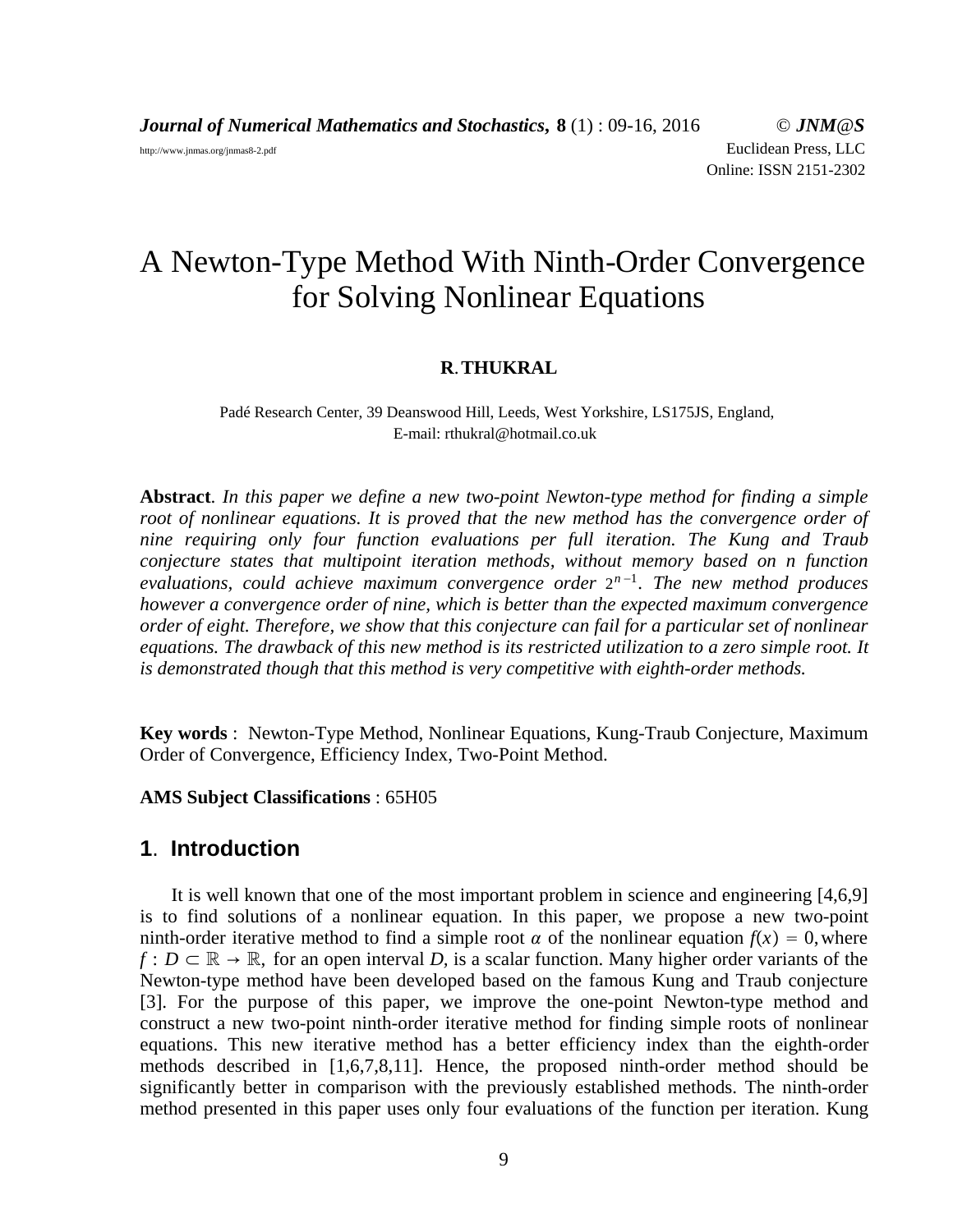and Traub conjectured that the multipoint iteration methods, without memory based on *n* evaluations, could possibly achieve maximum convergence order  $2^{n-1}$ . In fact, we have obtained a higher order of convergence than the maximum order of convergence suggested by the Kung and Traub conjecture [3]. We demonstrate that the Kung and Traub conjecture fails for the particular case when the simple root of a nonlinear equation is equal to zero. Actually it is a weakness of this new, two-point Newton-type, method that it is only usable when the simple root of the nonlinear equation is zero.

The structure of this paper is as follows: Some basic definitions relevant to the present work are stated in the section 2. In section 3 the new two-point ninth-order iterative method is constructed and proved. In section 4, four well established three-point eighth-order methods are revisited to exhibit the comparative effectiveness of the new two-point ninth-order iterative method. Finally, in section 5, numerical comparisons are reported to demonstrate the good performance of the new iterative method*.*

### **2**. **Preliminaries**

In order to discuss the order of convergence of iterative methods, some definitions need to be stated.

**Definition** [5] **2**. **1**. Let  $f(x)$  be a real function with a simple root  $\alpha$  and let  $\{x_n\}$  be a sequence of real numbers that converge towards  $\alpha$ . The order of convergence  $p$  is given by

$$
\lim_{n \to \infty} \frac{x_{n+1} - \alpha}{\left(x_n - \alpha\right)^p} = \zeta \neq 0,
$$
\n(1)

where  $p \in \mathbb{R}^+$  and  $\zeta$  is the asymptotic error constant. Moreover, if  $e_n = x_n - \alpha$  is the error in the  $n$  th iteration, then the relation

$$
e_{n+1} = \zeta e_n^p + \mathcal{O}\Big(e_k^{p+1}\Big),\tag{2}
$$

is the error equation. If the error equation holds then  $p$  is the order of convergence of the iterative method, [2,4,5,10].

**Definition** [5] **2**. **2**. Let *r* be the number of function evaluations of the iterative method. The efficiency of the iterative method is measured via the concept of efficiency index

$$
\sqrt[p]{p} \,,\tag{3}
$$

where *p* is the order of the method.

**Definition** [3] **2. 3.** (Kung and Traub conjecture) Let  $x_{n+1} = g(x_n)$  define an iterative function without memory with *k*-evaluations. Then

$$
p(g) \le p_{opt} = 2^{k-1},\tag{4}
$$

where  $p_{opt}$  is the maximum order of convergence.

**Definition** [8] **2**. **4**. Suppose that  $x_{n-1}$ ,  $x_n$  and  $x_{n+1}$  are three successive iterations close to the root  $\alpha$  of (1). Then the computational order of convergence may be approximated by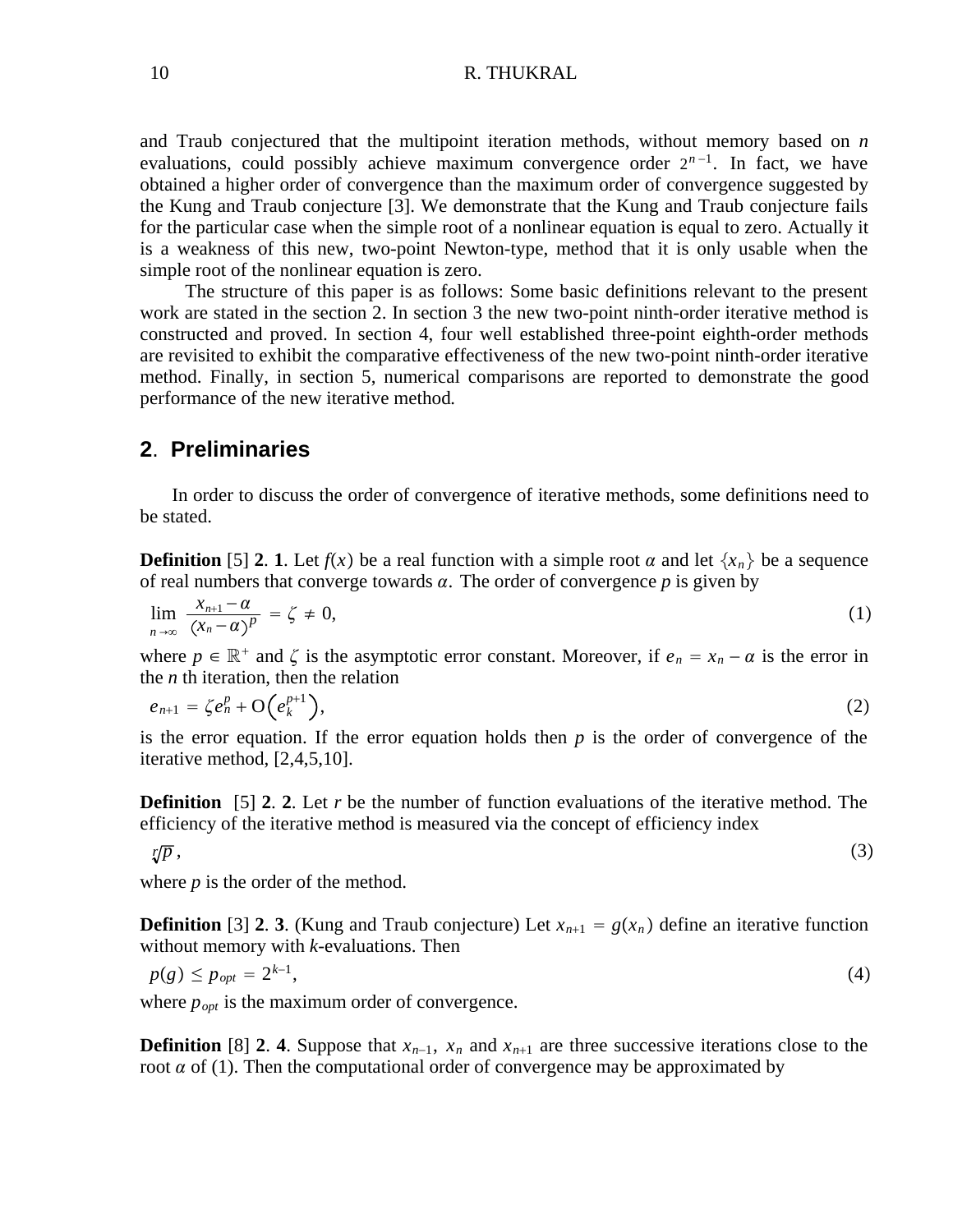$$
\text{COC} \approx \frac{\ln|\delta_n \div \delta_{n-1}|}{\ln|\delta_{n-1} \div \delta_{n-2}|},
$$
\n
$$
\text{where } \delta_i = f(x_i) \div f(x_i).
$$
\n(5)

### **3**. **Convergence Analysis**

As mentioned in the introduction, in this section we define a new two-point ninth-order method for finding simple roots of a nonlinear equation. In fact, the new iterative method is an improvement of the one-point third-order Newton-type method, introduced in [9]. The one-point third-order method is used as our first step, and by simply repeating the iterative process, we achieve a ninth-order convergence. Accordingly, the two-point ninth-order Newton-type method is expressed by

$$
y_n = x_n - \frac{f(x_n)}{f'(x_n)} - (2x_n)^{-1} \left[ x_n^2 - \left( \frac{f(x_n)}{f'(x_n)} \right)^2 \right],
$$
 (6)

$$
x_{n+1} = y_n - \frac{f(y_n)}{f'(y_n)} - (2y_n)^{-1} \left[ y_n^2 - \left( \frac{f(y_n)}{f'(y_n)} \right)^2 \right],
$$
 (7)

where  $x_0$  is the initial guess. Obviously, it is assumed that the denominators of (6)-(7) are not equal to zero, and the first-step (6) is one-point third-order method [9] mentioned earlier. Then by repeating the process at an improved point, the second step is the ninth-order method.

Now, we shall verify the convergence property of the new two-point ninth-order iterative method (7).

**Theorem 3. 1**. Let  $\alpha \in D$  be a simple zero of a sufficiently smooth function  $f : D \subset \mathbb{R} \to \mathbb{R}$  for *an open interval D. If the initial guess*  $x_0$  *is sufficiently close to*  $\alpha$ *, then the convergence order of the new two-point iterative method defined by (7) is nine.*

*Proof.* Let  $\alpha$  be a simple root of  $f(x)$ , i.e.  $f(\alpha) = 0$  with  $f'(\alpha) \neq 0$ , and let the errors be expressed as  $e = x - \alpha$  and  $\hat{e} = y - \alpha$ .

Using the Taylor series expansion, we have

$$
f(x_n) = f(\alpha) + f'(\alpha)e_n + 2^{-1}f''(\alpha)e_n^2 + 6^{-1}f'''(\alpha)e_n^3 + 24^{-1}f^{iv}(\alpha)e_n^4 + \cdots
$$
\n(8)

Taking  $f(\alpha) = 0$  into account and by further simplification we obtain

$$
f(x_n) = f'(\alpha)[e_n + c_2e_n^2 + c_3e_n^3 + c_4e_n^4 + \cdots],
$$
\n(9)

$$
f'(x_n) = f'(\alpha)[1 + 2c_2e_n + 3c_3e_n^2 + 4c_4e_n^3 + \cdots],
$$
\n(10)

where

$$
c_k = \frac{f^{(k)}(a)}{k! f^{(k)}(a)} \quad k \ge 2. \tag{11}
$$

Division of (9) by (10) leads to

$$
\frac{f(x_n)}{f'(x_n)} = e_n - c_2 e_n^2 + 2(c_2^2 - c_3)e_n^3 + (7c_2c_3 - 4c_2^3 - 3c_4)e_n^4 + \cdots,
$$
\n(12)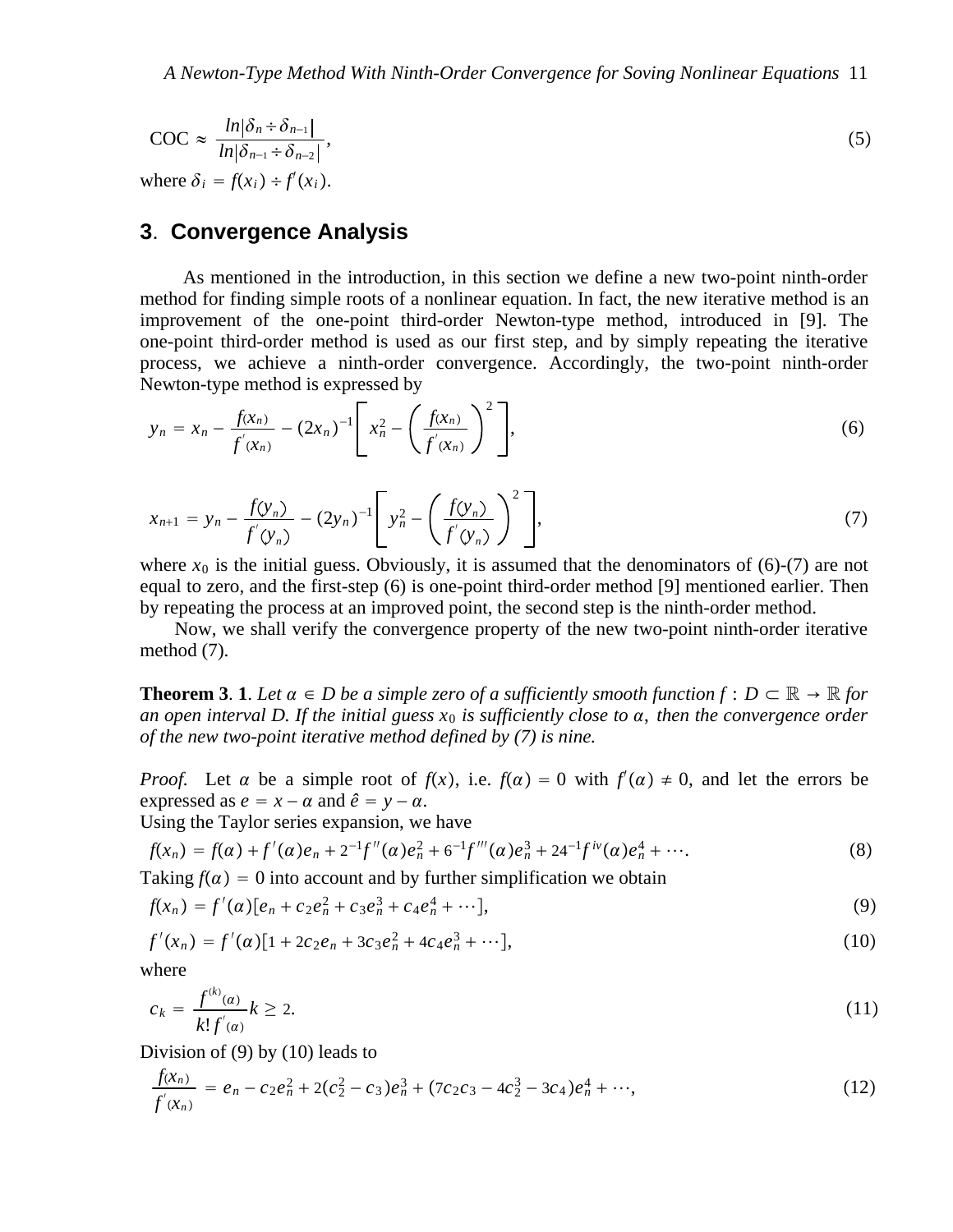and

$$
\left(\frac{f(x_n)}{f'(x_n)}\right)^2 = e_n^2 - 2c_2e_n^3 + (5c_2^2 - 4c_3)e_n^4 + \cdots
$$
\n(13)

Substitution of (12) and (13) in (6) results with

$$
y_n - \alpha = e_n - \frac{f(x_n)}{f'(x_n)} - (2e_n)^{-1} \left[ e_n^2 - \left( \frac{f(x_n)}{f'(x_n)} \right)^2 \right].
$$
 (14)

This readily reduces to a third-order error equation  
\n
$$
\hat{e}_n = y_n - \alpha = 2^{-1}c_2^2 e_n^3 - 2c_2(c_2^2 - c_3)e_n^4 + \cdots
$$
\n(15)

Now, Expansion of 
$$
f(y_n)
$$
 about  $\alpha$  yields  
\n
$$
f(y_n) = f'(\alpha)[\hat{e}_n + c_2\hat{e}_n^2 + c_3\hat{e}_n^3 + \cdots],
$$
\n(16)

which in view of (15) is the same as  
\n
$$
f(y_n) = f'(\alpha)[2^{-1}c_2^2e_n^3 - 2c_2(c_2^2 - c_3)e_n^4 + \cdots].
$$
\n(17)

Furthermore, by expanding 
$$
f'(y_n)
$$
 about  $\alpha$  we obtain  
\n
$$
f'(y_n) = f'(\alpha)[1 + 2c_2\hat{e}_n + 3c_3\hat{e}_n^2 + \cdots].
$$
\n(18)

$$
f'(y_n) = f'(\alpha)[1 + 2c_2\hat{e}_n + 3c_3\hat{e}_n^2 + \cdots].
$$
  
Similarly, we get

$$
f'(y_n) = f'(\alpha)[1 + 2c_2^3e_n^3 - 4c_2^2(c_2^2 - c_3)e_n^4 + \cdots].
$$
  
Division of (17) by (19) yields

$$
\frac{f(y_n)}{f'(y_n)} = 2^{-1}c_2^2e_n^3 - 2c_2(c_2^2 - c_3)e_n^4 + \cdots.
$$
\n(20)

with

$$
\left(\frac{f(y_n)}{f'(y_n)}\right)^2 = 2^{-2}c_2^4e_n^6 - 2c_2^3(c_2^2 - c_3)e_n^7 + \cdots.
$$
\n(21)

Substitution of (20) and (21) in (7) leads to

$$
e_{n+1} = e_n - \frac{f(y_n)}{f'(y_n)} - (2e_n)^{-1} \left[ e_n^2 - \left( \frac{f(y_n)}{f'(y_n)} \right)^2 \right],
$$
 (22)

which in view of (13) becomes

$$
e_{n+1} = 2^{-4} c_2^8 e_n^9 + \mathcal{O}(e_n^{10}), \tag{23}
$$

indicating that the order of convergence of our Newton-type method defined by (7) is at least nine. This completes the proof.

# **4**. **Alternative Established Methods**

For the purpose of comparison, a two-point fourth-order Newton method and four three-point eighth-order methods presented in [2,5,7,10] are revisited. Since these methods are well established, we state the essential formulas used in them to calculate the simple root of nonlinear equations in order to compare their effectiveness with the effectiveness of the new one-point ninth-order method.

The classical two-point fourth-order Newton method is given by

$$
y_n = x_n - \frac{f(x_n)}{f'(x_n)},
$$
\n(24)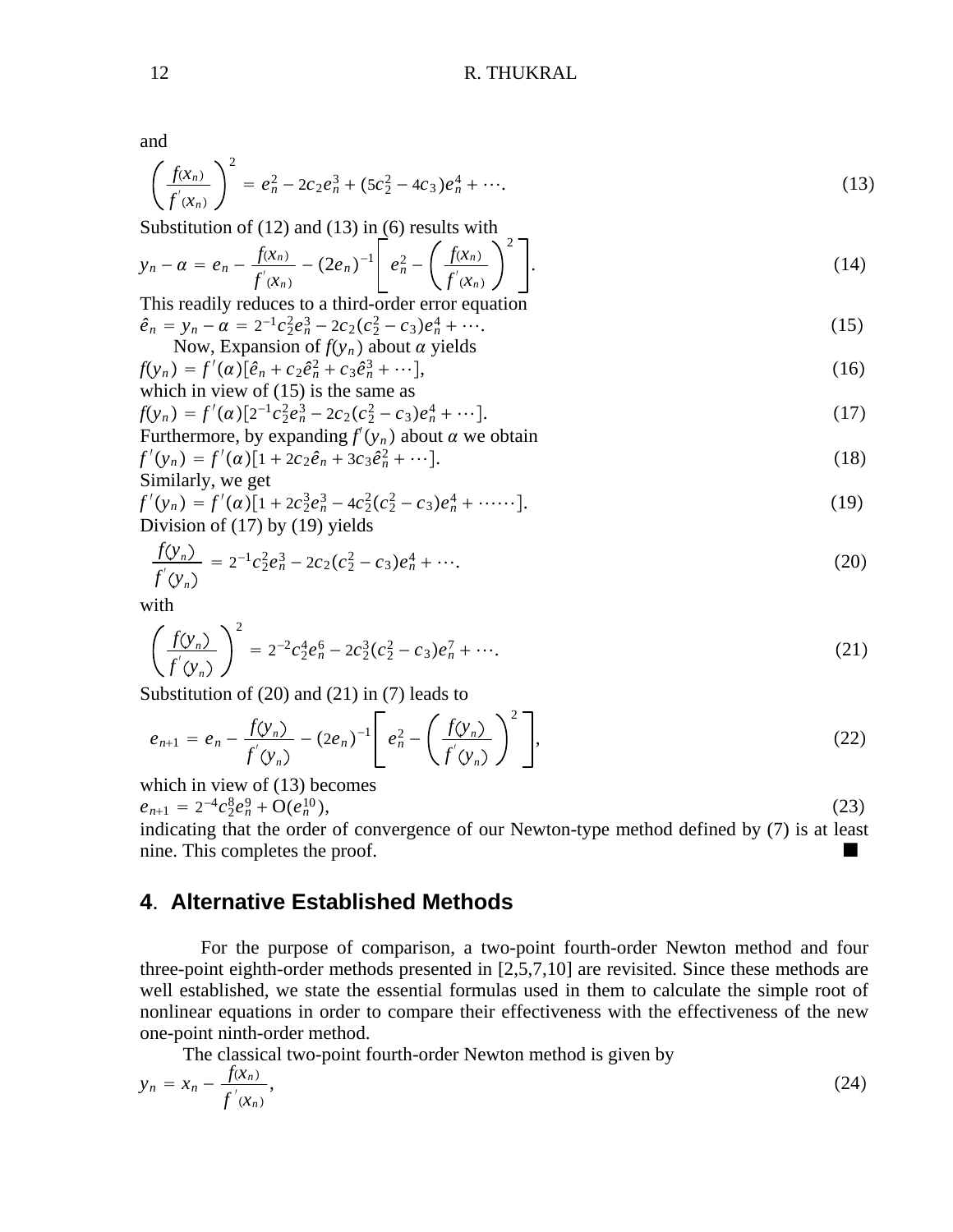$$
x_{n+1} = y_n - \frac{f(y_n)}{f'(y_n)}.
$$
 (25)

Dzunic et al. [1] developed the family of eighth-order Newton-type method, given by  $y_n = x_n - \frac{f(x_n)}{n}$  $, (26)$ 

$$
f'(x_n)
$$
  
\n
$$
z_n = y_n - (1 - 2t)^{-1} \left( \frac{f(y_n)}{f'(x_n)} \right),
$$
\n(27)

$$
x_{n+1} = z_n - \left[ \frac{(1+v)(1+2w)}{(1-2t-t^2)} \right] \left( \frac{f(z_n)}{f(x_n)} \right),
$$
\nwhere

\n(28)

where

$$
t = \frac{f(y_n)}{f(x_n)} \quad , \quad v = \frac{f(z_n)}{f(y_n)} \quad , \quad w = tv = \frac{f(z_n)}{f(x_n)} \quad . \tag{29}
$$

Sharma et al. [6] developed the family of eighth-order variants of the Ostrowski-type methods. The particular form we however consider in this paper is given by

$$
y_n = x_n - \frac{f(x_n)}{f'(x_n)},
$$
\n(30)

$$
z_n = y_n - (1 - 2t)^{-1} \left( \frac{f(y_n)}{f'(x_n)} \right),
$$
\n(31)

$$
x_{n+1} = z_n - [1 + w + \beta w^2] \left( \frac{f[x_n, y_n] f(z_n)}{f[y_n, z_n] f[x_n, z_n]} \right),
$$
\n(32)

$$
f[x_n, y_n] = \left(\frac{f(x_n) - f(y_n)}{x_n - y_n}\right) \triangle f'(y_n),
$$

where  $\beta \in \mathbb{R}$ , *t*, and *w* are given in (29). The computational results reported in the next section are based on the particular value of  $\beta = 0$ .

Another variant of Ostrowski-type method was considered by Wang et al. [11] and is represented by

$$
y_n = x_n - \frac{f(x_n)}{f'(x_n)},
$$
\n(33)

$$
z_n = y_n - (1 - 2t)^{-1} \left( \frac{f(y_n)}{f'(x_n)} \right), \tag{34}
$$

$$
x_{n+1} = z_n - \{2f[x_n, z_n] + f[y_n, z_n] - 2f[x_n, y_n] + (y_n - z_n)f[y_n, x_n, x_n]\}^{-1}f(z_n).
$$
 (35)  
where *t* is as in (29).

Finally Thukral has developed in [8] the eighth-order Newton-type iterative process

$$
y_n = x_n - \frac{f(x_n)}{f'(x_n)},
$$
\n(36)

$$
z_n = y_n - K(t) \left( \frac{f(y_n)}{f'(x_n)} \right),\tag{37}
$$

$$
x_{n+1} = z_n - \left(2^{-2}\left[1 + K(t)\right]^2 + \frac{\nu}{1 - bv} + 4\frac{w}{1 - cw} + pt^4\right)\left(\frac{f(z_n)}{f'(x_n)}\right).
$$
\n(38)

where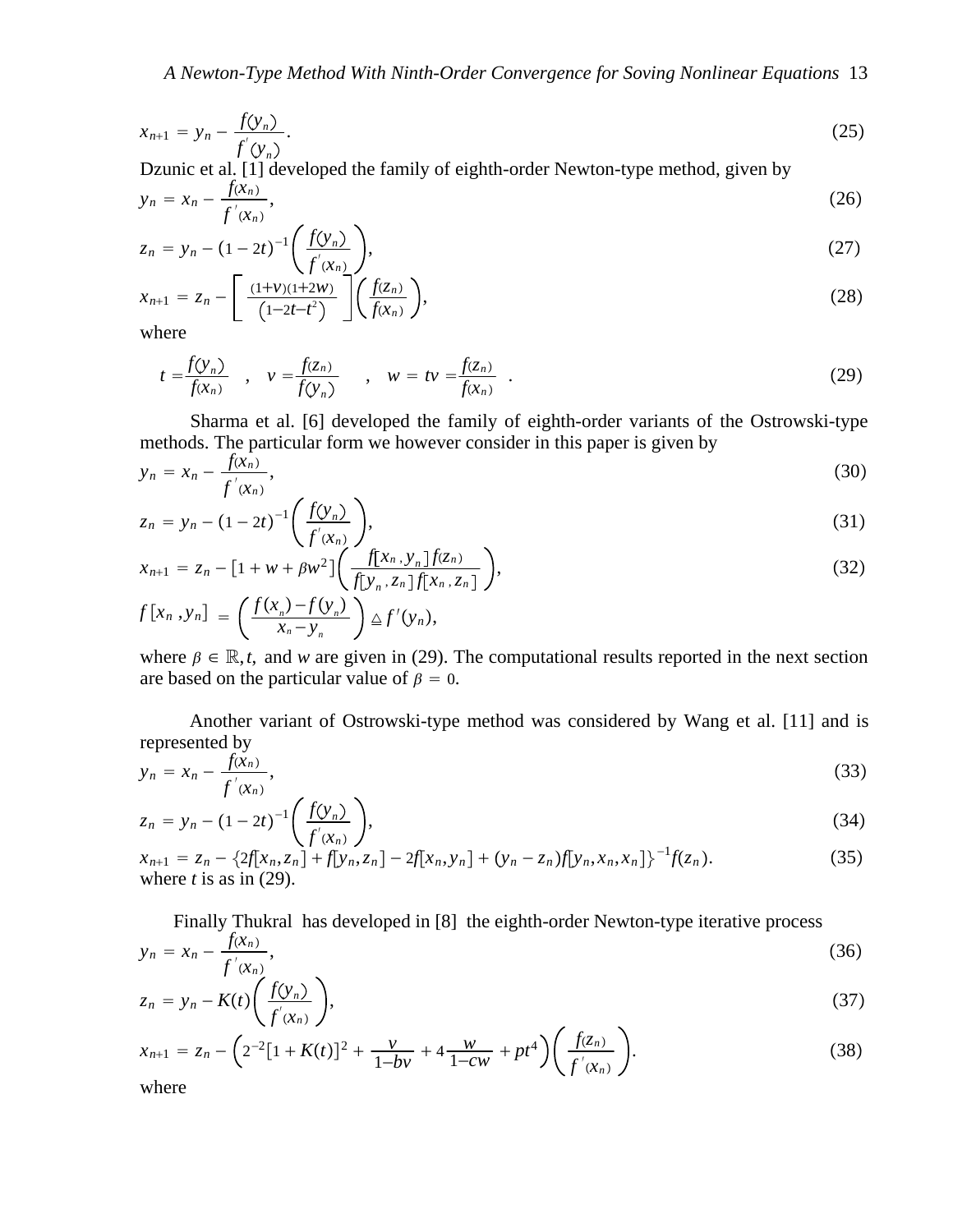$$
K(t) = \left(\frac{1+at}{1+(a-2)t}\right),\tag{39}
$$

 $a, b, c, p \in \mathbb{R}$  while *t*, *v*, and *w* are as given by (29). The associated results reported in the next section are based on  $a = b = c = 0$  and  $p = 3$ .

## **5**. **Numerical Examples**

The present two-point ninth-order method, represented by (7), is employed to solve nonlinear equations with simple roots. To demonstrate the performance of this method, ten distinct nonlinear equations are considered. These ten test functions are displayed in Table 1. The difference between the simple root  $\alpha$  and the approximation  $x_n$  for test functions with initial guess  $x_0$  are displayed in Table 2. In fact,  $x_n$  is computed by using the same total number of function evaluations for all methods. While the estimates of the solutions produced by all the methods are given in Table 2, the corresponding errors are listed in Table 3. In fact, the errors displayed are of absolute value, and insignificant figures in these results have been omitted in these tables. The new two-point ninth-order method happens to require four function evaluations and has an order of convergence nine. To determine the efficiency index of the new method, definition 2.2 has been used. Hence, the efficiency index of the new iterative method given by (7) is  $\sqrt[4]{9} \approx 1.7132$ . The efficiency index of the three-point eighth-order methods considered in this paper, described by (25), (28), (32), (35), is  $\sqrt[4]{8} \approx 1.682$  and the efficiency index of the two-point fourth-order Newton method, given by (22), is  $\sqrt[4]{4} \approx 1.4142$ .

|             |     | f(x)                                                | $x_0$   |
|-------------|-----|-----------------------------------------------------|---------|
| $f_1(x)$    | $=$ | $e^{x} \sin(x) + \ln(1 + x^2)$                      | 1/2     |
| $f_2(x)$    | $=$ | $\cos(x) \ln(1 + x^3) - e^{-x} \sin(x)$             | $-1/3$  |
| $f_3(x)$    |     | $\exp[\sin(x^2)] - x/25 - 1$                        | $-1/10$ |
| $f_4(x)$    |     | $1 + x^2 \exp[\cos(x/2)] - (x + 1) \exp[\sin(x/2)]$ | 1/5     |
| $f_5(x)$    | $=$ | $1 - \cos(3x) + \tan(2x) + \sin(4x)$                | 1/4     |
| $f_6(x)$    | $=$ | $\cos(x^2) - e^{-x}$                                | $-1/9$  |
| $f_7(x)$    | $=$ | $\exp[2x^3 - 3x^2] \sin(x) + \ln(1 + x^3)$          | $-1/2$  |
| $f_8(x)$    | $=$ | $\ln(1 + x^2) + \sin(x) \cos(x)$                    | 1/7     |
| $f_9(x)$    | $=$ | $\sin(x) - x^3/2$                                   | 1/3     |
| $f_{10}(x)$ | $=$ | $(x-2)^{10}$ – 2 <sup>10</sup>                      | $-1/8$  |

Table 1 : Test functions with simple root  $\alpha = 0$  and  $x_0$  initial guess

It is clear that the efficiency index of the new two-point ninth-order method is much better than that of other similar methods. Furthermore, we display the computational order of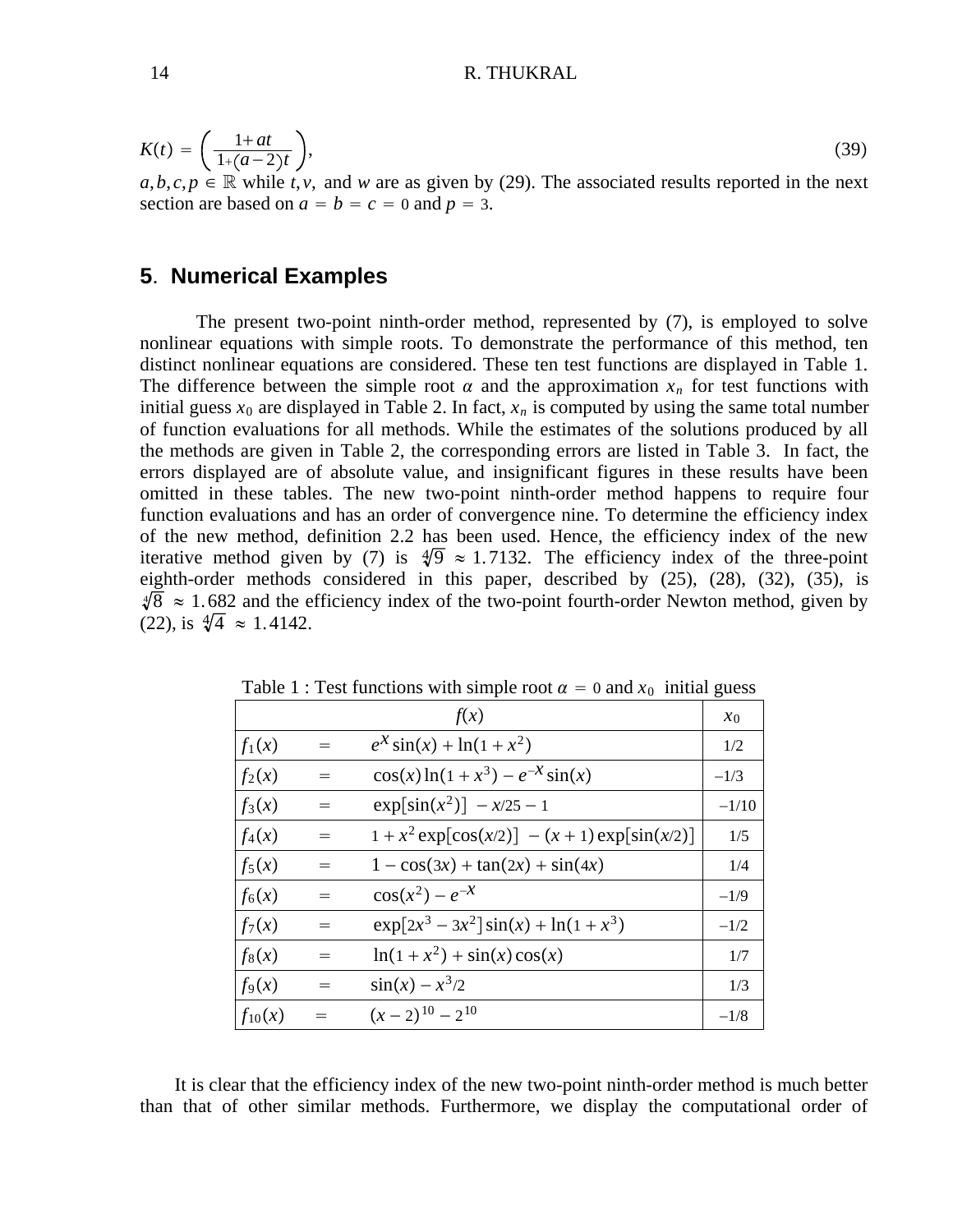convergence approximations in table 3. From the tables we observe that the COC perfectly coincides with the theoretical result.

| $f_i$          | (25)         | (38)           | (28)           | (32)           | (35)           | (7)           |
|----------------|--------------|----------------|----------------|----------------|----------------|---------------|
| $f_1$          | $0.394e-19$  | $0.394e-111$   | 0.137e-126     | 0.280e-131     | $0.623e-155$   | 0.877e-349    |
| f <sub>2</sub> | 0.827e-44    | $0.417e-248$   | $0.635e-263$   | 0.504e-277     | $0.220e - 304$ | $0.520e-648$  |
| $f_3$          | $0.201e-10$  | $0.914e-51$    | $0.101e-59$    | $0.213e-62$    | $0.112e-75$    | 0.378e-223    |
| $f_4$          | $0.363e-27$  | 0.336e-215     | $0.220e-249$   | $0.163e-180$   | $0.420e-224$   | $0.143e-351$  |
| $f_5$          | $0.112e-73$  | $0.129e - 343$ | 0.234e-348     | $0.117e-400$   | $0.134e-421$   | $0.473e-1054$ |
| $f_6$          | 0.887e-54    | $0.162e - 368$ | 0.864e-401     | $0.109e - 403$ | $0.990e-438$   | $0.107e-734$  |
| $f_7$          | $0.607e-71$  | $0.399e-170$   | $0.319e-190$   | $0.130e-222$   | 0.187e-181     | 0.854e-2481   |
| $f_8$          | 0.337e-47    | 0.199e-273     | 0.104e-313     | 0.148e-311     | 0.366e-361     | $0.114e-611$  |
| f <sub>9</sub> | $0.125e-275$ | 0.586e-315     | $0.246e - 338$ | $0.206e - 546$ | 0.818e-790     | 0.115e-6981   |
| $f_{10}$       | $0.114e-38$  | $0.440e-297$   | $0.140e - 368$ | 0.846e-335     | $0.170e - 339$ | 0942e-557     |

Table 2 : Comparison of solutions by various iterative methods

Table 3 : COC of various iterative methods

| $f_i$          | (25)   | (38)   | (28)   | (32)   | (35)   | (7)    |
|----------------|--------|--------|--------|--------|--------|--------|
| $f_1$          | 4.0007 | 7.9998 | 8.0005 | 8.0001 | 8.0001 | 9.0000 |
| f <sub>2</sub> | 3.9998 | 8.0000 | 8.0000 | 8.0000 | 8.0000 | 9.0000 |
| $f_3$          | 3.9304 | 7.9726 | 7.9964 | 7.9909 | 7.9980 | 8.9998 |
| $f_4$          | 4.0001 | 8.0000 | 8.0000 | 8.0000 | 8.0000 | 9.0000 |
| $f_5$          | 4.0000 | 8.0000 | 8.0000 | 8.0000 | 8.0000 | 9.0000 |
| $f_6$          | 4.0000 | 8.0000 | 8.0000 | 8.0000 | 8.0000 | 9.0000 |
| $f_7$          | 9.0067 | 8.9487 | 8.9586 | 9.9546 | 9.9305 | 25.000 |
| $f_8$          | 3.9999 | 8.0000 | 8.0000 | 8.0000 | 8.0000 | 9.0000 |
| f9             | 9.0000 | 8.9847 | 8.9867 | 10.991 | 11.000 | 25.000 |
| $f_{10}$       | 4.0006 | 8.0000 | 8.0000 | 8.0000 | 8.0000 | 9.0000 |

# **6**. **Conclusion**

The good performance of the new two-point ninth-order Newton-type method has been demonstrated. The effectiveness of this method has been examined by displaying the accuracy of the simple root of some test nonlinear equations. It has been verified numerically that the new Newton-type method has a convergence order of nine. The major advantages of the new method are: (i) it is not limited by the Kung and Traub conjecture, (ii) its very high